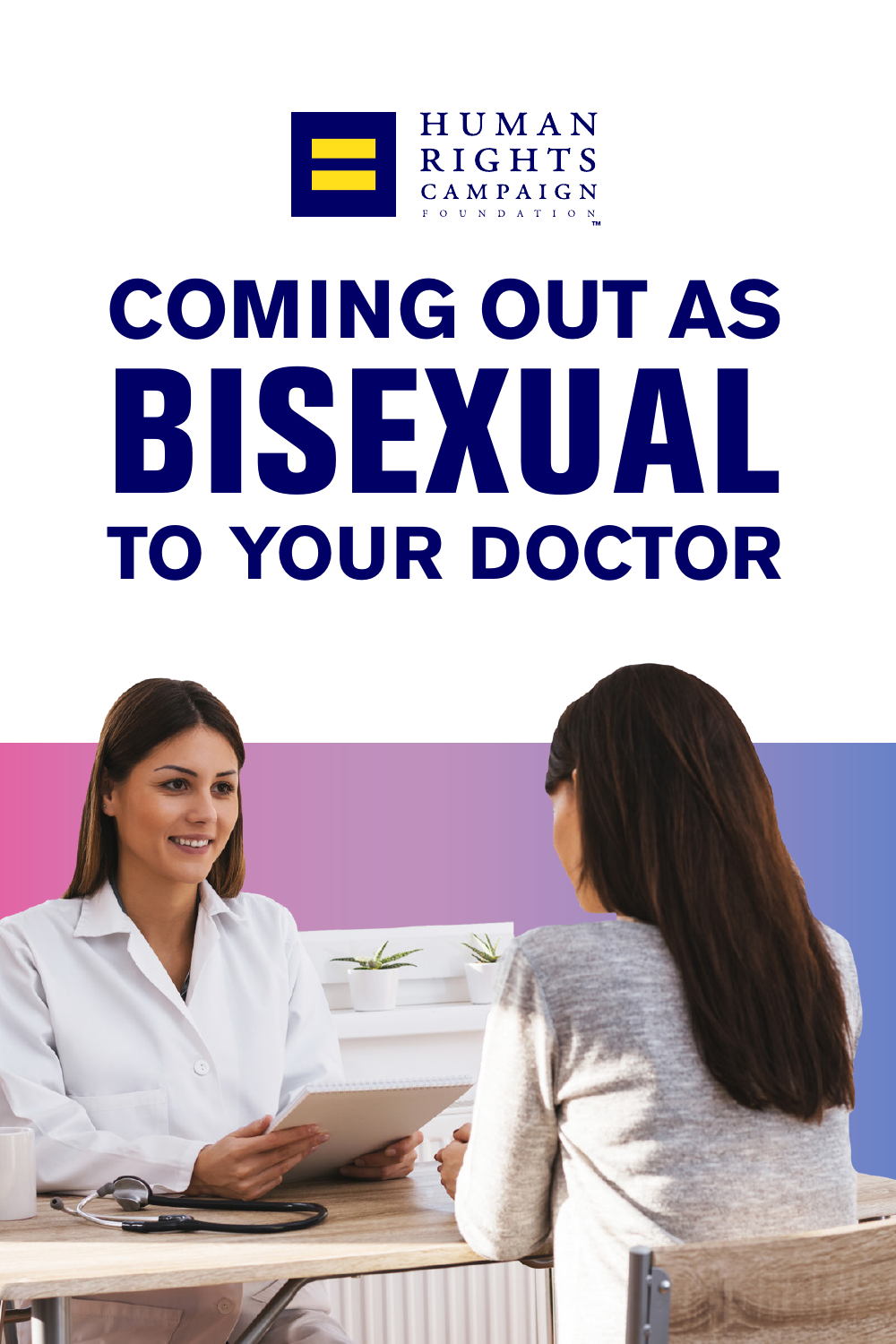# **One of the keys to good health care is being open with your health care provider.**

Doctors, nurses, physician assistants, psychotherapists and other professionals treating you need to know about your LGBTQ identity to give the best care possible. Yet surveys consistently show bisexual (or similar identities, including queer, pansexual or fluid) people are [far less likely](https://www.hrc.org/resources/health-disparities-among-bisexual-people) to disclose their sexual orientation to any medical professional.

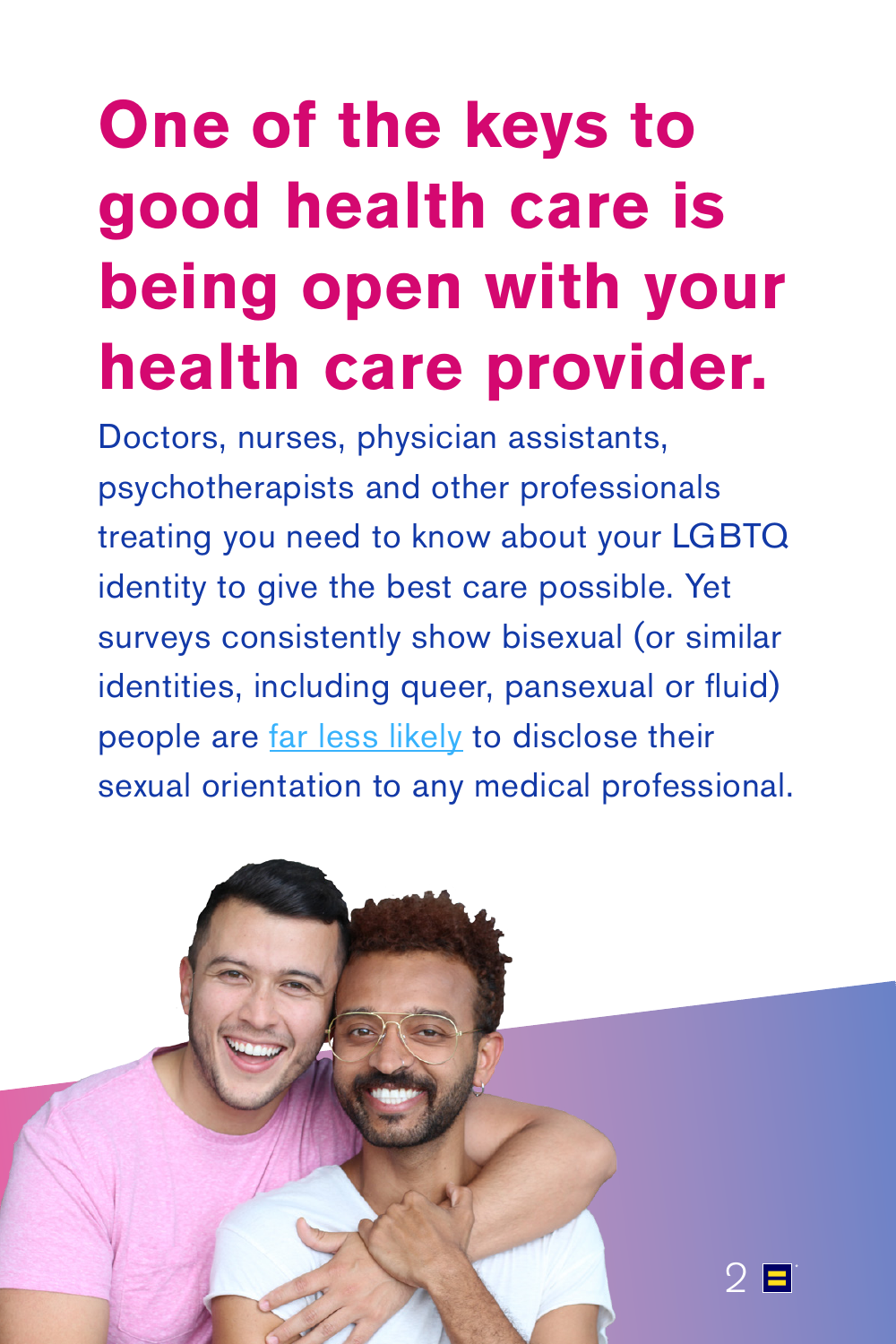### **Know your Health – Risk Factors for Bisexual People**

The bisexual community faces striking rates of poor health outcomes ranging from cancer and obesity, to sexually transmitted infections and mental health problems. [Studies](http://williamsinstitute.law.ucla.edu/wp-content/uploads/Gates-How-Many-People-LGBT-Apr-2011.pdf) suggest that bisexuals comprise nearly half of all people who identify as lesbian, gay or bisexual, making the bisexual population the single largest group within the LGBTQ community  $-$  yet, as a community, we are doing little to address the needs of bisexual people.

**• Research about bisexual adults has shown** that they are more likely than heterosexual adults to have general medical problems including high cholesterol and asthma, as well as elevated rates of smoking and alcohol use, which can heighten the risk for other health problems.

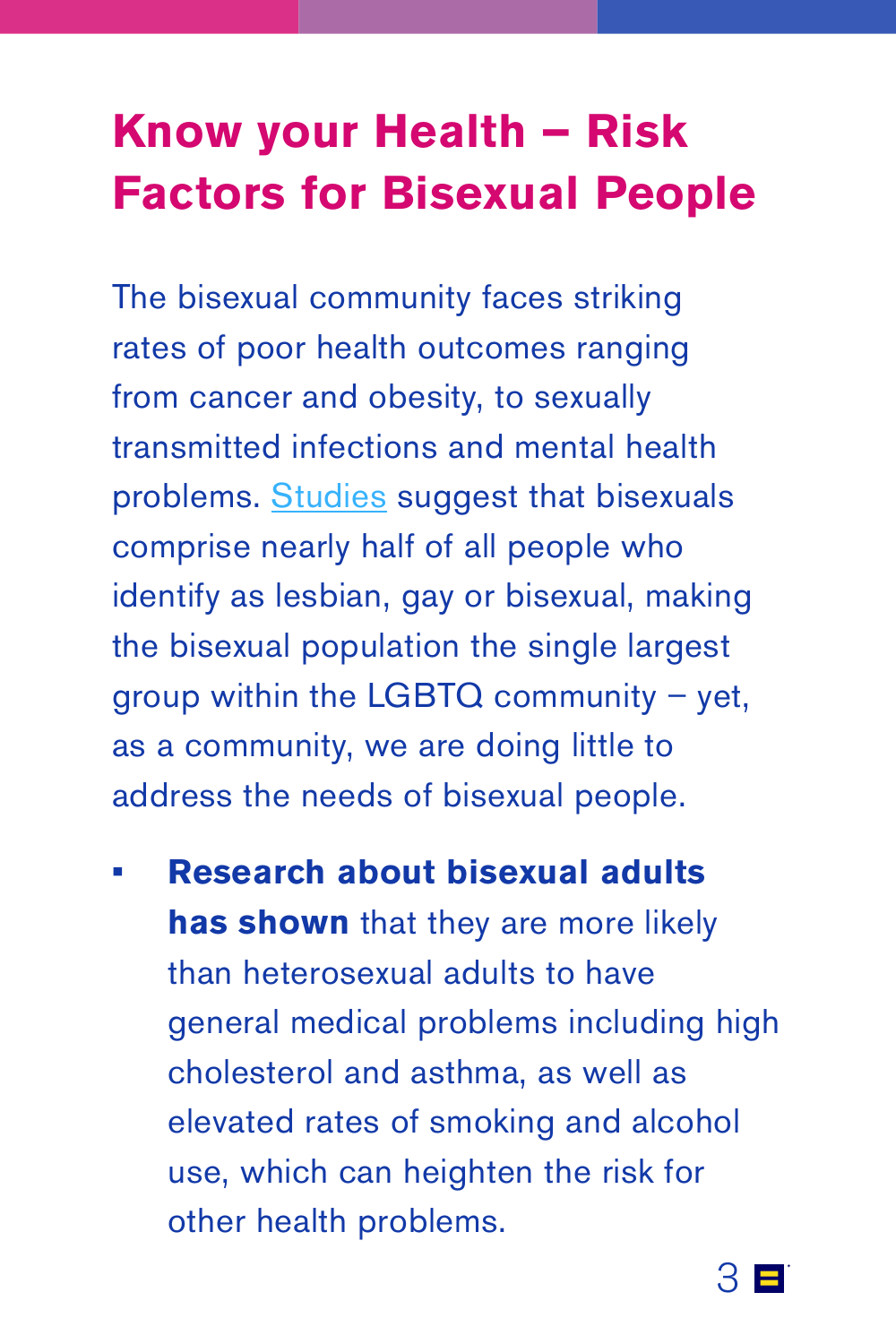- **• Bisexual women in particular** face significant health disparities compared with the general population of women in the United States – including higher rates of cancer, heart disease and obesity than compared to heterosexual women.
- **• Although bisexual women** are more likely to have been tested for HIV than heterosexual women, they also report higher rates of behaviors that can increase the likelihood of HIV transmission.
- **• Biphobia contributes to bisexual men being less likely to come out** and get tested for HIV, which has caused bisexual men to be disproportionately affected by HIV. Bisexual men also have elevated rates of HPV, which can lead to anal cancer.



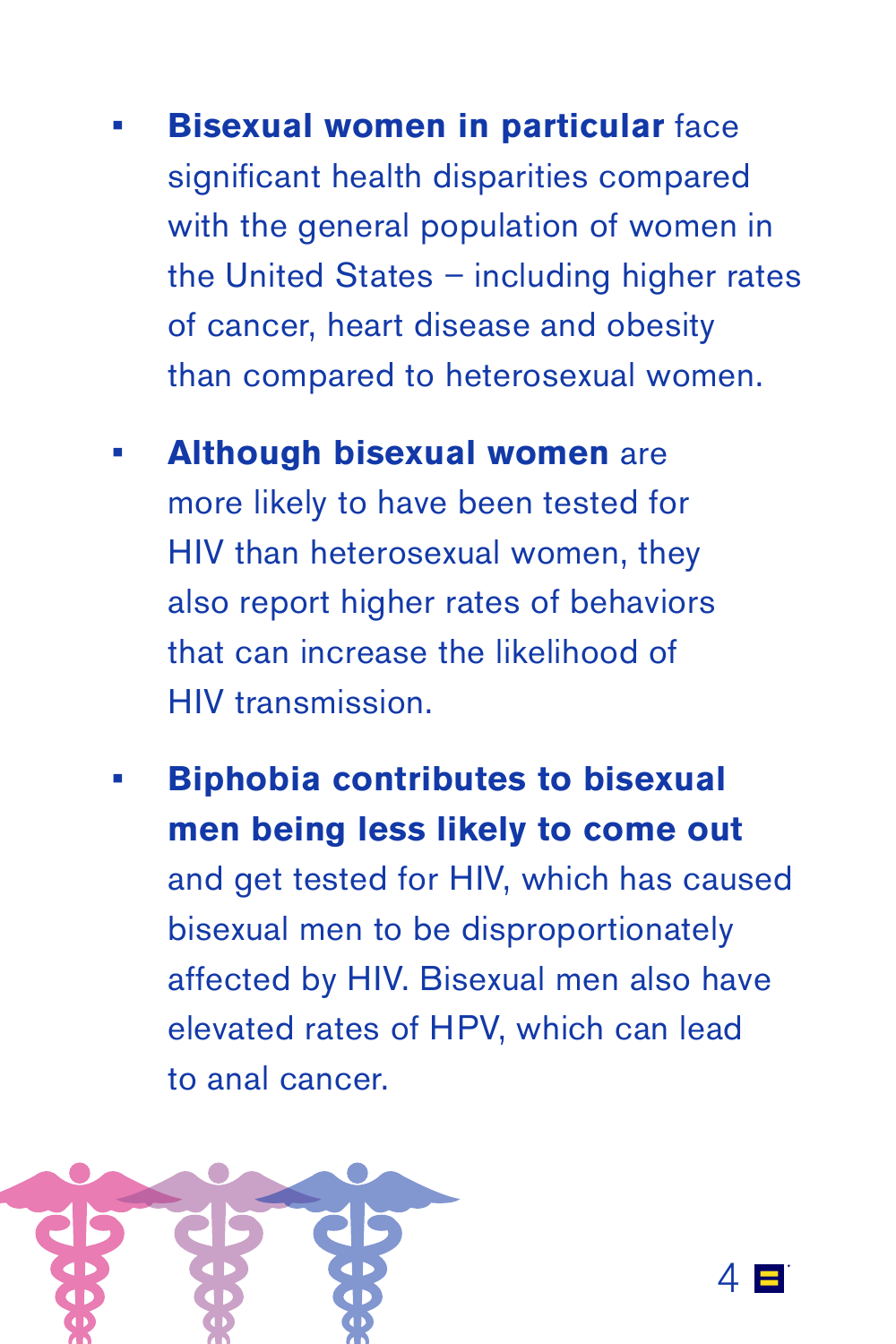**• Studies show that bisexual women suffer** severely compared to both lesbians and heterosexual women when it comes to mental and emotional well-being, including increased rates of emotional stress, eating disorders and suicidality.

Moreover, transgender people and people of color comprise large portions of the bisexual community  $-$  with [more than](http://www.freedomtomarry.org/page/-/files/pdfs/HRC_Equality_Forward_2009.pdf) [40 percent](http://www.freedomtomarry.org/page/-/files/pdfs/HRC_Equality_Forward_2009.pdf) of LGBTQ people of color identifying as bisexual, and about [half of](https://thetaskforceblog.org/2013/06/05/wonky-wednesday-trans-people-sexual-orientation/) [transgender people](https://thetaskforceblog.org/2013/06/05/wonky-wednesday-trans-people-sexual-orientation/) describing their sexual orientation as bisexual or queer – making these groups vulnerable to further disparities that occur at the intersections of biphobia, racism and transphobia.

**MORE THAN ORE THAN**  40%

OF LGBTQ [PEOPLE OF COLOR](http://www.freedomtomarry.org/page/-/files/pdfs/HRC_Equality_Forward_2009.pdf)  IDENTIFY AS BISEXUAL

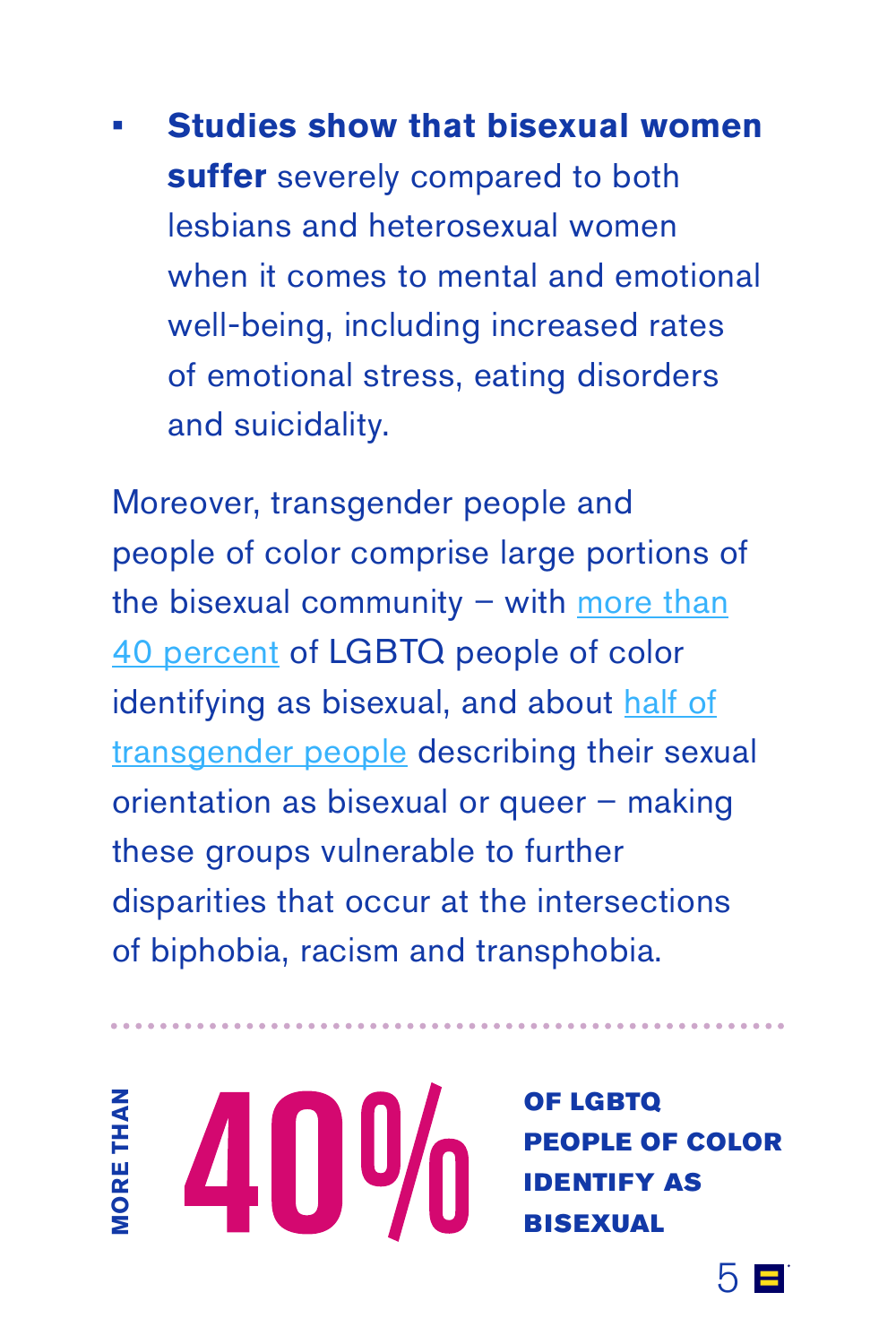#### **Why come out?**

Many bisexual patients may wonder why they should come out, especially if they are in a relationship where someone may assume they are gay, lesbian or heterosexual. However, the bisexual community has unique health disparities that your medical care providers should know to best treat you:

- **• Negative experiences in health care settings** can lead bisexual people to delay health care visits, change health care providers, avoid disclosing their sexuality in subsequent interactions with providers and rely on internet sources rather than a doctor for health information.
- **• Visibility matters in many settings.** If it is safe and you feel confident enough, be open with your provider

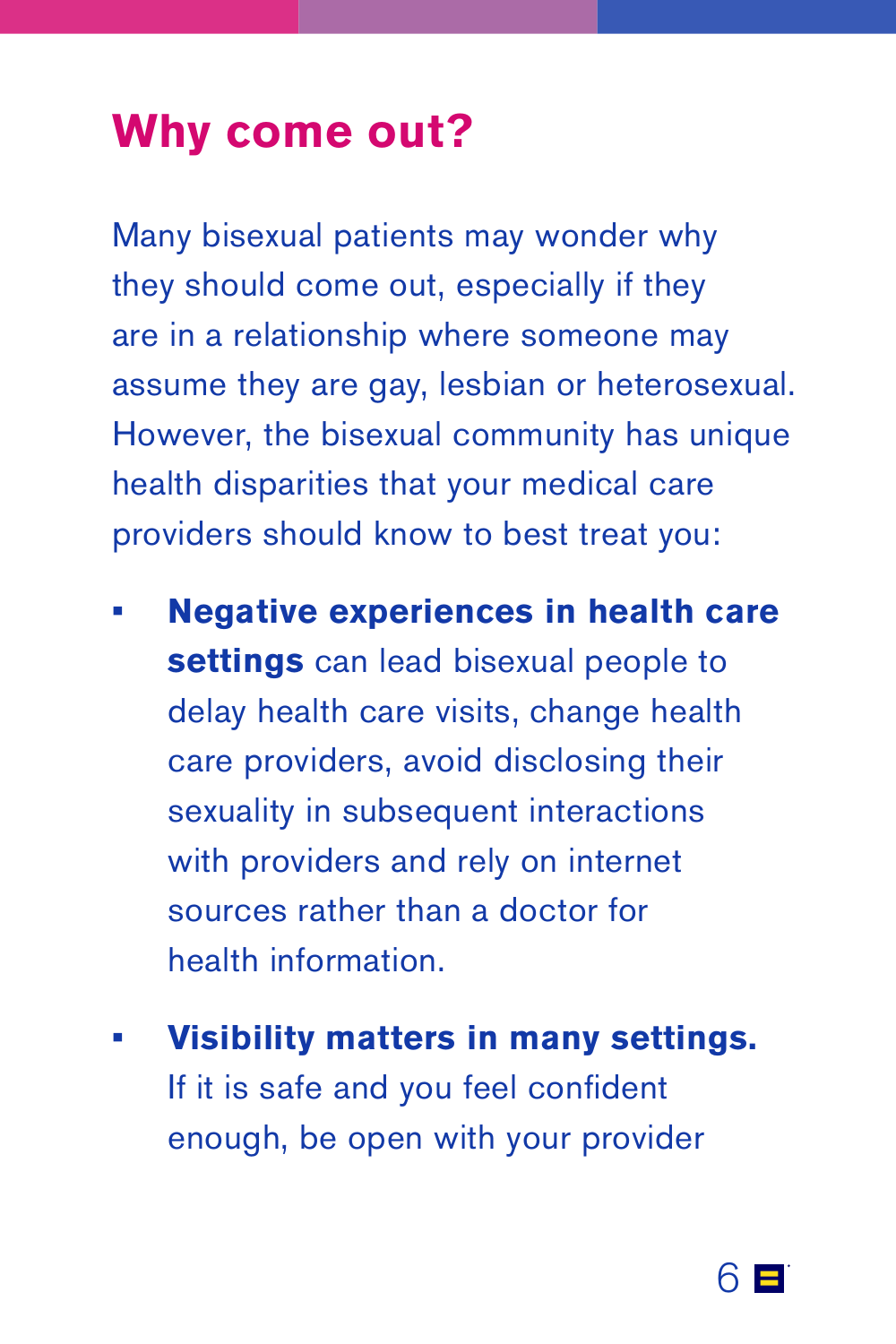and stand up for yourself. If your provider doesn't offer inclusive paperwork or assumes that you only have relationships with people of one gender, let them know that you are bisexual and that they should avoid making such assumptions. This not only helps you, but future bisexual patients.

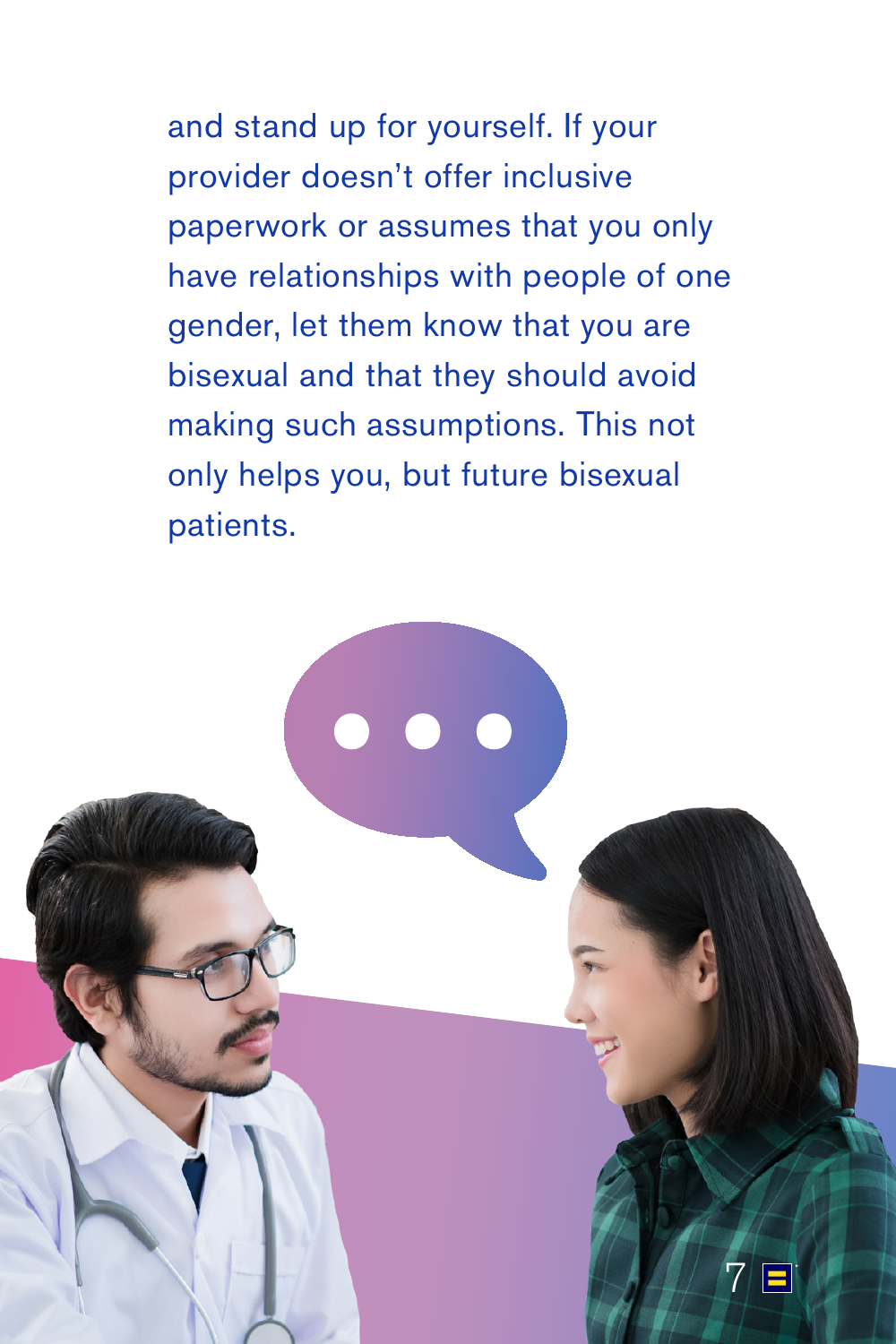## **Tips for Finding and Being Open with Health Care Providers:**

Ask for referrals. Ask friends or local LGBTQ centers for the names of LGBTQ-friendly health care providers. You can also check one of the provider directories that can be found at [Queer](http://www.queerhealthaccess.com/) [Health Access](http://www.queerhealthaccess.com/).

- **Inquire by phone.** When you call to make an appointment, ask if the practice has any LGBTQ, and, especially, bisexual patients. If you're nervous about asking, remember you don't have to give your name during that initial call.
- **Bring a friend.** If you're uneasy about being open with your health care provider, consider asking a trusted friend to come with you.

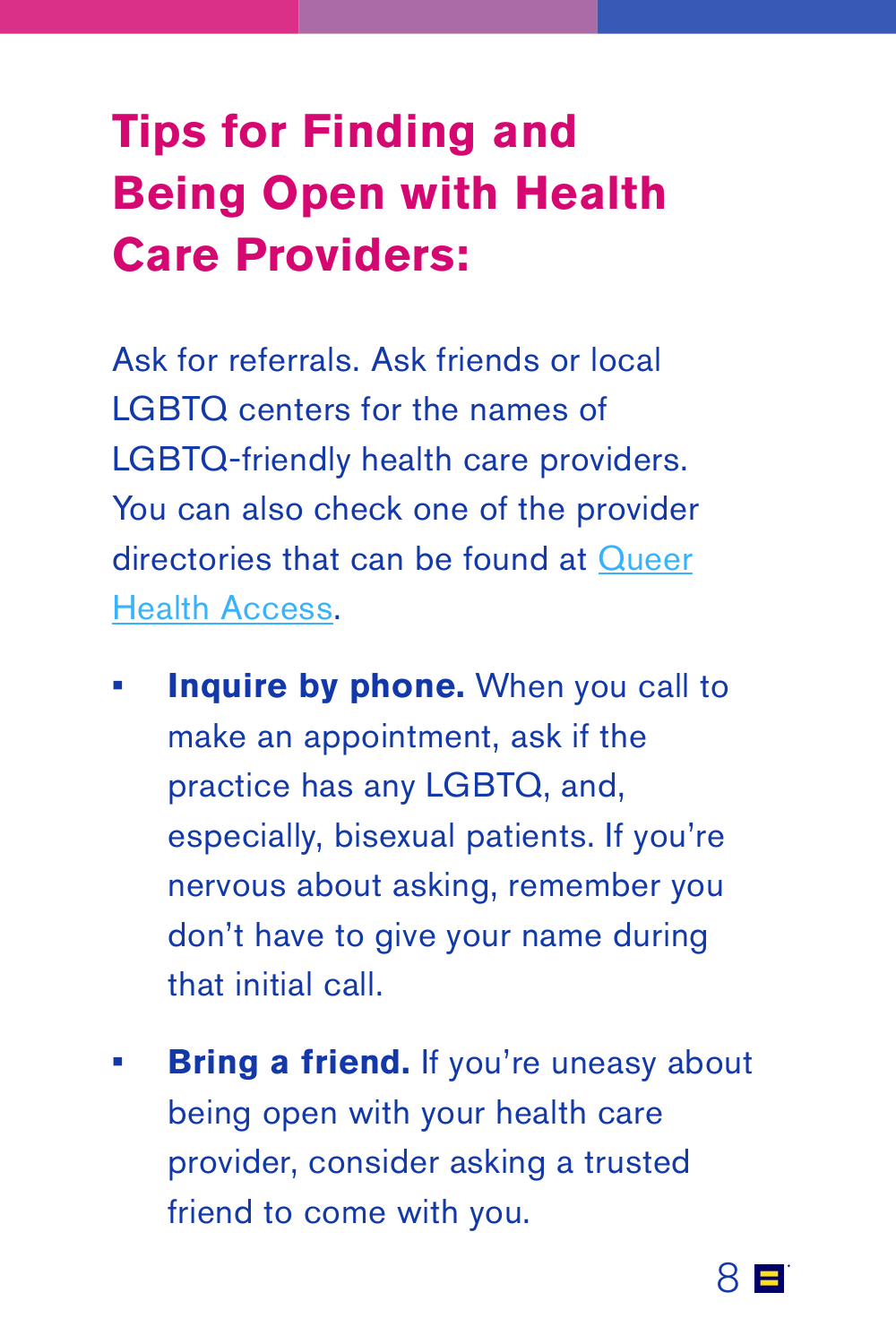- **• Bring it up when you feel most comfortable.** Ask your doctor for a few minutes to chat while you're still fully clothed – maybe even before you're in the exam room.
- **• Know what to ask.** Learn about the specific health care issues facing the bisexual community.
- **• Find a culturally competent healthcare provider** using [HRC's](https://www.hrc.org/hei) [Healthcare Equality Index,](https://www.hrc.org/hei) which measures LGBTQ-related policies and practices at U.S. hospitals. While individual providers at these facilities may not be fully versed on bisexual health, they are more likely to be LGBTQ-friendly than other providers.